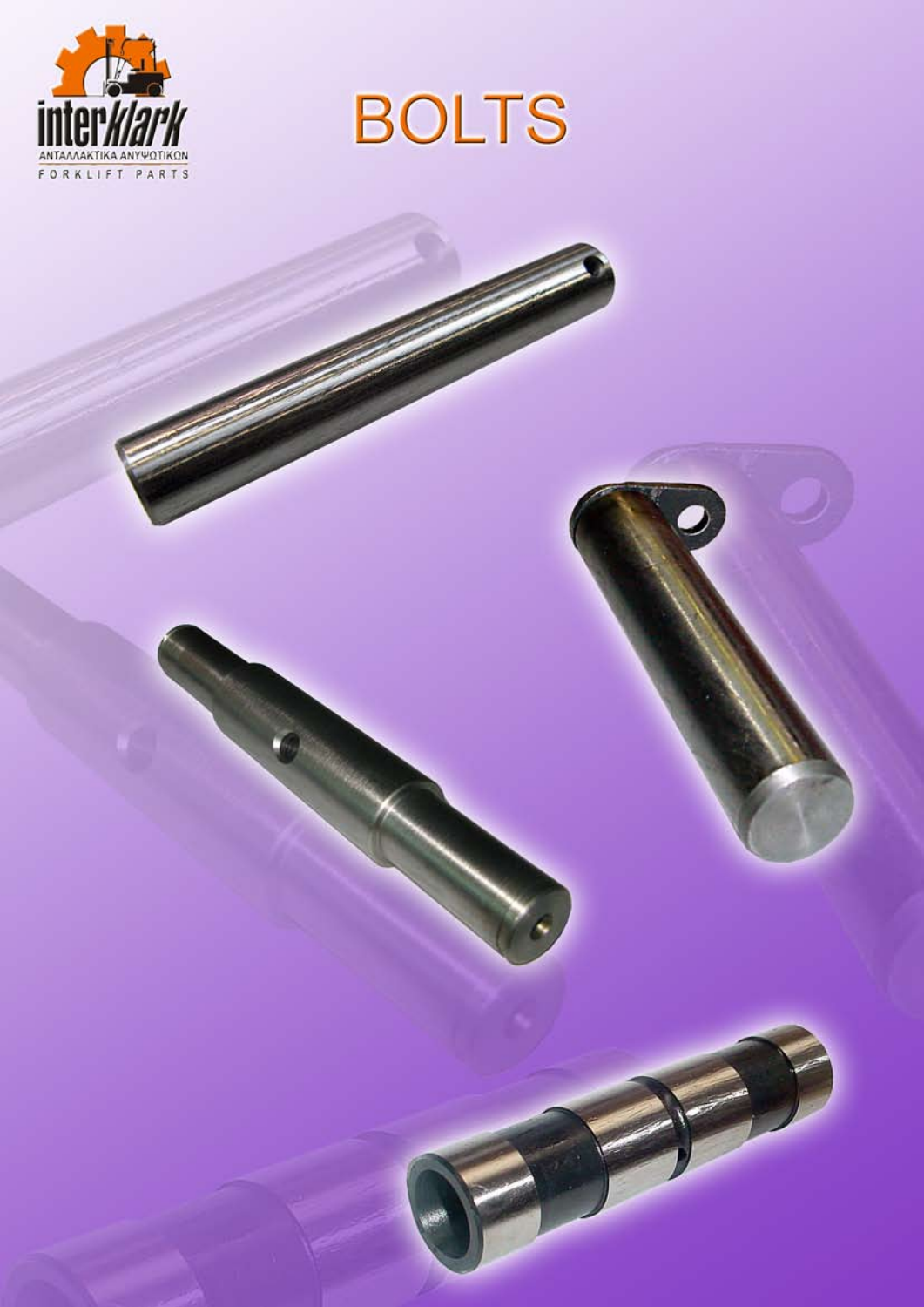



|                         |                            | <b>Communication</b>        |  |
|-------------------------|----------------------------|-----------------------------|--|
| Original Code:          | Original Code:             | Original Code:              |  |
| Interklark Code: 504040 | Interklark Code: 508075    | Interklark Code: 508095     |  |
| <b>BT</b>               | <b>JUNGHEINRICH</b>        | LINDE                       |  |
|                         |                            |                             |  |
| $\sf b$<br>a            | $\sf b$<br>a               | $\mathsf b$<br>a            |  |
| 17<br>100               | 17<br>68                   | 17<br>65,5                  |  |
|                         |                            |                             |  |
| Original Code:          | Original Code:             | Original Code:              |  |
| Interklark Code: 508061 | Interklark Code: 508097    | Interklark Code: 508051     |  |
| <b>JUNGHEINRICH</b>     | <b>JUNGHEINRICH</b>        | BT                          |  |
| $\sf b$<br>a            | $\mathsf b$<br>a           | $\mathsf b$<br>a            |  |
| 17<br>161               | 17<br>127,5                | 17<br>127                   |  |
|                         |                            |                             |  |
| Original Code:          | Original Code:             | Original Code:              |  |
| Interklark Code: 508084 | Interklark Code: 508081    | Interklark Code: 508098     |  |
| <b>BT</b>               | BT                         | <b>JUNGHEINRICH</b>         |  |
| $\sf b$<br>$\mathsf{a}$ | $\mathsf b$<br>$\mathsf a$ | $\mathsf b$<br>$\mathsf{a}$ |  |
| 17<br>85                | 18<br>82                   | 17<br>171                   |  |

1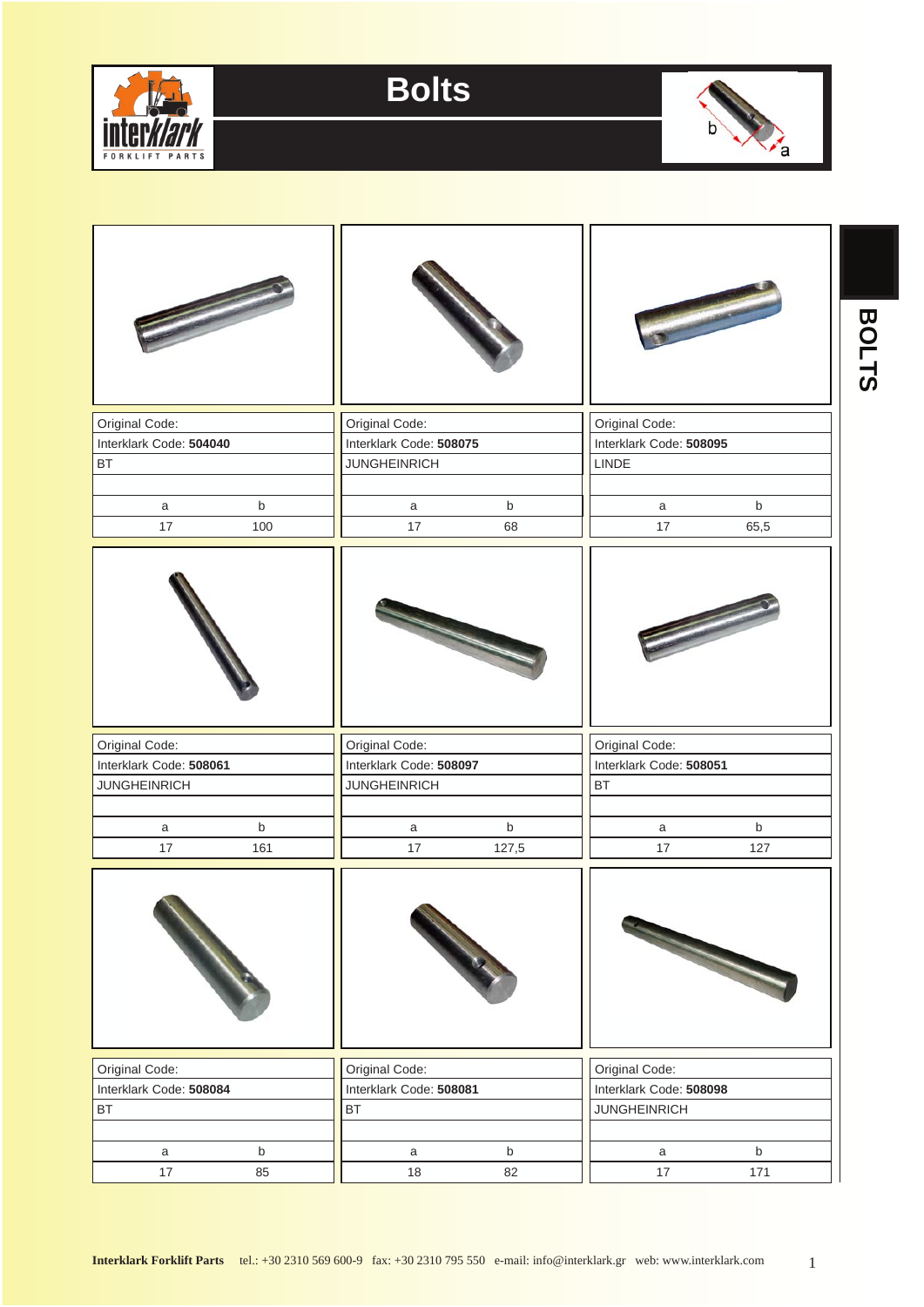



| Original Code:           | Original Code:          | Original Code:              |  |  |
|--------------------------|-------------------------|-----------------------------|--|--|
| Interklark Code: 508110  | Interklark Code: 508105 | Interklark Code: 508066     |  |  |
| <b>BT</b>                | <b>JUNGHEINRICH</b>     | <b>JUNGHEINRICH</b>         |  |  |
|                          |                         |                             |  |  |
| $\sf b$<br>$\mathsf{a}$  | b<br>$\mathsf{a}$       | $\mathsf b$<br>$\mathsf{a}$ |  |  |
| 20<br>105                | 20<br>101               | 20<br>115                   |  |  |
|                          |                         |                             |  |  |
| Original Code:           | Original Code:          | Original Code:              |  |  |
| Interklark Code: 528425  | Interklark Code: 506694 | Interklark Code: 508049     |  |  |
| <b>BT</b>                | <b>BT</b>               | <b>JUNGHEINRICH</b>         |  |  |
| $\sf b$                  | b<br>$\mathsf{a}$       | $\mathsf b$                 |  |  |
| $\mathsf a$<br>20<br>112 | $20\,$<br>111           | a<br>20<br>129              |  |  |
|                          |                         |                             |  |  |
|                          |                         |                             |  |  |
| Original Code:           | Original Code:          | Original Code:              |  |  |
| Interklark Code: 508055  | Interklark Code: 504054 | Interklark Code: 529561     |  |  |
| <b>BT</b>                | <b>BT</b>               | <b>JUNGHEINRICH</b>         |  |  |
| $\sf b$<br>$\mathsf a$   | $\sf b$<br>$\mathsf{a}$ | $\mathsf b$<br>$\mathsf{a}$ |  |  |
| 128<br>20                | 122<br>20               | 45<br>114                   |  |  |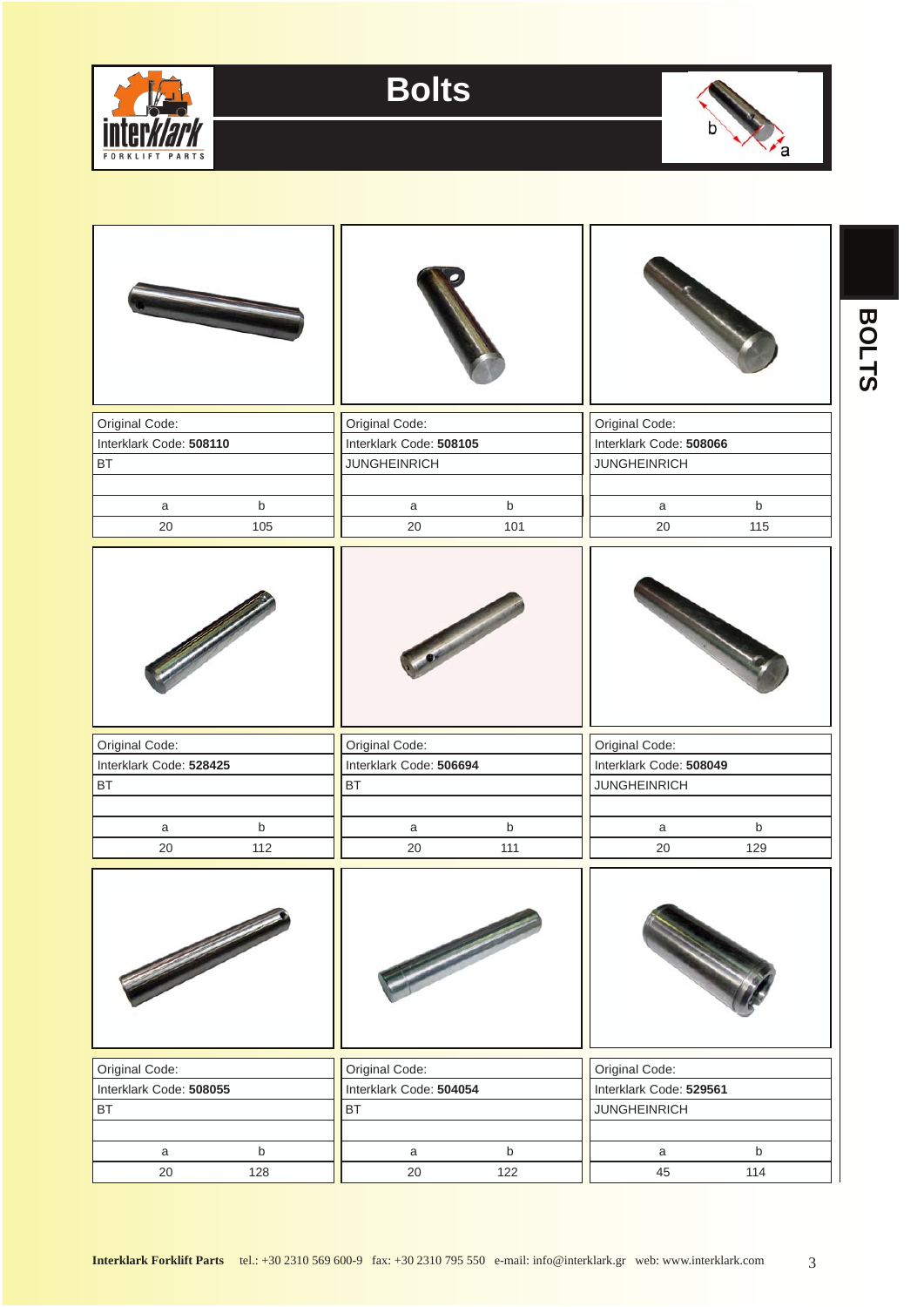



|                         |             |                         |             |                         |             | <b>BOLTS</b> |
|-------------------------|-------------|-------------------------|-------------|-------------------------|-------------|--------------|
| Original Code:          |             | Original Code:          |             | Original Code:          |             |              |
| Interklark Code: 508101 |             | Interklark Code: 508108 |             | Interklark Code: 508082 |             |              |
| <b>BT</b>               |             | <b>JUNGHEINRICH</b>     |             | <b>JUNGHEINRICH</b>     |             |              |
|                         |             |                         |             |                         |             |              |
| a                       | $\mathsf b$ | a                       | $\mathsf b$ | a                       | $\mathsf b$ |              |
| 25                      | 173         | 24,5                    | 75          | 22                      | 68          |              |
|                         |             |                         |             |                         |             |              |
| Original Code:          |             | Original Code:          |             | Original Code:          |             |              |
| Interklark Code: 529535 |             | Interklark Code: 529043 |             | Interklark Code: 508099 |             |              |
| <b>STILL</b>            |             | BT                      |             | <b>JUNGHEINRICH</b>     |             |              |
|                         |             |                         |             |                         |             |              |
| a                       | $\mathsf b$ | a                       | $\mathsf b$ | a                       | $\mathsf b$ |              |
| 17                      | 89          | 25                      | 46          | 24                      | 86          |              |
|                         |             |                         |             |                         |             |              |
| Original Code:          |             | Original Code:          |             | Original Code:          |             |              |
| Interklark Code: 529540 |             | Interklark Code: 528438 |             | Interklark Code: 505919 |             |              |
| STILL                   |             | LINDE                   |             | $\mathsf{BT}$           |             |              |
|                         |             |                         |             |                         |             |              |
| $\mathsf{a}$            | $\sf b$     | $\mathsf{a}$            | $\mathsf b$ | $\mathsf{a}$            | $\mathsf b$ |              |
| 22                      | 108         | 25                      | ${\bf 78}$  | 25                      | 258         |              |

5